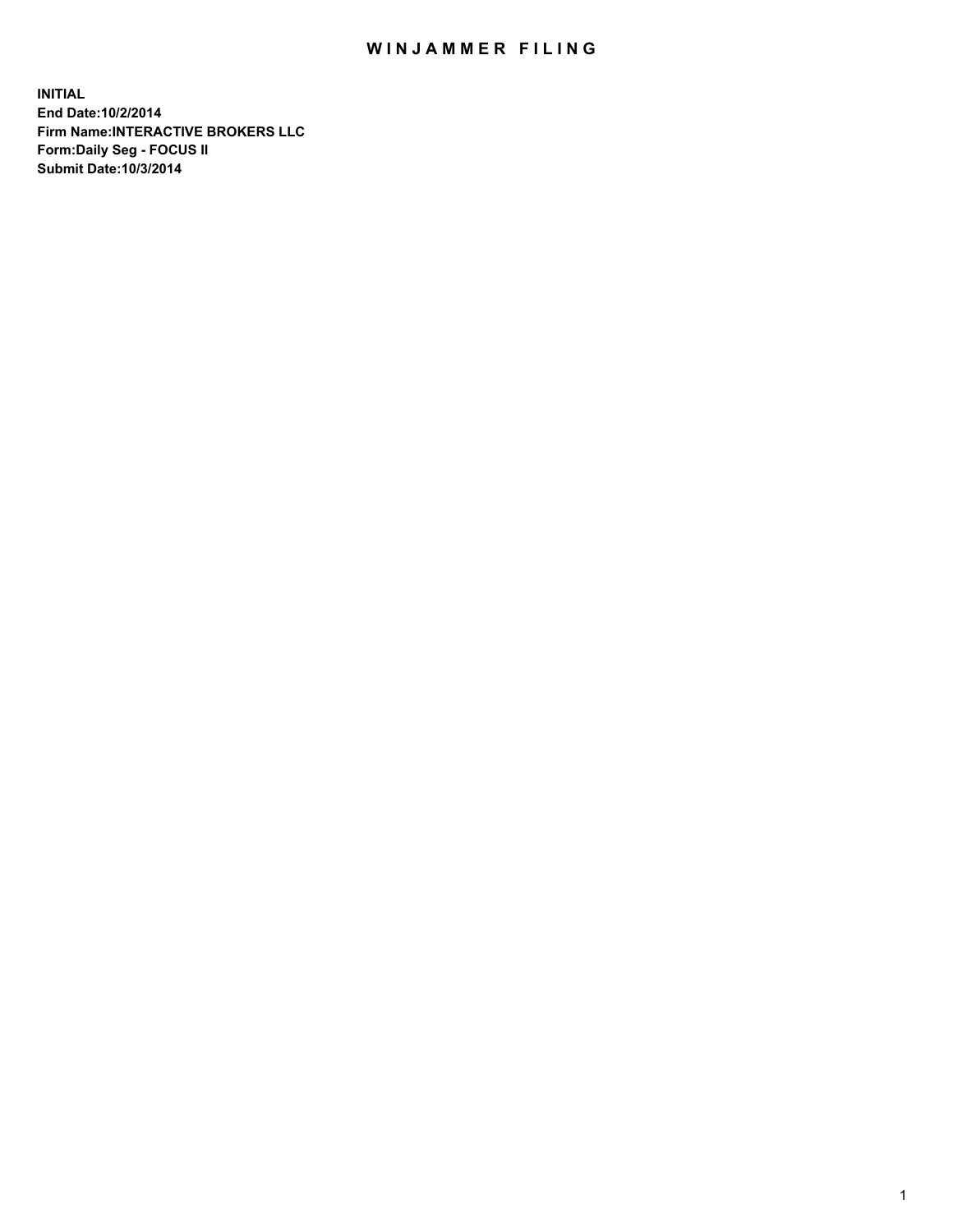## **INITIAL End Date:10/2/2014 Firm Name:INTERACTIVE BROKERS LLC Form:Daily Seg - FOCUS II Submit Date:10/3/2014 Daily Segregation - Cover Page**

| Name of Company<br><b>Contact Name</b><br><b>Contact Phone Number</b><br><b>Contact Email Address</b>    | <b>INTERACTIVE BROKERS LLC</b><br><b>Michael Ellman</b><br>203-422-8926<br>mellman@interactivebrokers.co<br>$m$ |
|----------------------------------------------------------------------------------------------------------|-----------------------------------------------------------------------------------------------------------------|
| FCM's Customer Segregated Funds Residual Interest Target (choose one):<br>a. Minimum dollar amount: ; or | $\overline{\mathbf{0}}$                                                                                         |
| b. Minimum percentage of customer segregated funds required:% ; or                                       | 0                                                                                                               |
| c. Dollar amount range between: and; or                                                                  | 155,000,000 245,000,000                                                                                         |
| d. Percentage range of customer segregated funds required between:% and%.                                | 0 <sub>0</sub>                                                                                                  |
| FCM's Customer Secured Amount Funds Residual Interest Target (choose one):                               |                                                                                                                 |
| a. Minimum dollar amount: ; or                                                                           | $\overline{\mathbf{0}}$                                                                                         |
| b. Minimum percentage of customer secured funds required:% ; or                                          | 0                                                                                                               |
| c. Dollar amount range between: and; or                                                                  | 80,000,000 120,000,000                                                                                          |
| d. Percentage range of customer secured funds required between:% and%.                                   | 0 <sub>0</sub>                                                                                                  |
| FCM's Cleared Swaps Customer Collateral Residual Interest Target (choose one):                           |                                                                                                                 |
| a. Minimum dollar amount: ; or                                                                           | $\overline{\mathbf{0}}$                                                                                         |
| b. Minimum percentage of cleared swaps customer collateral required:% ; or                               | $\overline{\mathbf{0}}$                                                                                         |
| c. Dollar amount range between: and; or                                                                  | 0 <sub>0</sub>                                                                                                  |
| d. Percentage range of cleared swaps customer collateral required between:% and%.                        | 0 <sub>0</sub>                                                                                                  |
| Current ANC:on                                                                                           | 2,577,386,147 02-OCT-2014                                                                                       |
| <b>Broker Dealer Minimum</b>                                                                             | 360,147,685                                                                                                     |
| Debit/Deficit - CustomersCurrent AmountGross Amount                                                      |                                                                                                                 |
| Domestic Debit/Deficit                                                                                   | 2,947,426                                                                                                       |
| Foreign Debit/Deficit                                                                                    | 3,325,751 0                                                                                                     |
| Debit/Deficit - Non CustomersCurrent AmountGross Amount                                                  |                                                                                                                 |
| Domestic Debit/Deficit                                                                                   | 0 <sub>0</sub>                                                                                                  |
| Foreign Debit/Deficit                                                                                    | 0 <sub>0</sub>                                                                                                  |
| Proprietary Profit/Loss                                                                                  |                                                                                                                 |
| Domestic Profit/Loss<br>Foreign Profit/Loss                                                              | $\overline{\mathbf{0}}$                                                                                         |
| Proprietary Open Trade Equity                                                                            | $\underline{\mathbf{0}}$                                                                                        |
| Domestic OTE                                                                                             | <u>0</u>                                                                                                        |
| Foreign OTE                                                                                              |                                                                                                                 |
| <b>SPAN</b>                                                                                              | <u>0</u>                                                                                                        |
| <b>Customer SPAN Calculation</b>                                                                         | 1,139,534,184                                                                                                   |
| Non-Customer SPAN Calcualation                                                                           | 18,946,474                                                                                                      |
| Proprietary Capital Charges                                                                              | <u>0</u>                                                                                                        |
| Minimum Dollar Amount Requirement                                                                        | 20,000,000 [7465]                                                                                               |
| Other NFA Dollar Amount Requirement                                                                      | 21,578,851 [7475]                                                                                               |
|                                                                                                          |                                                                                                                 |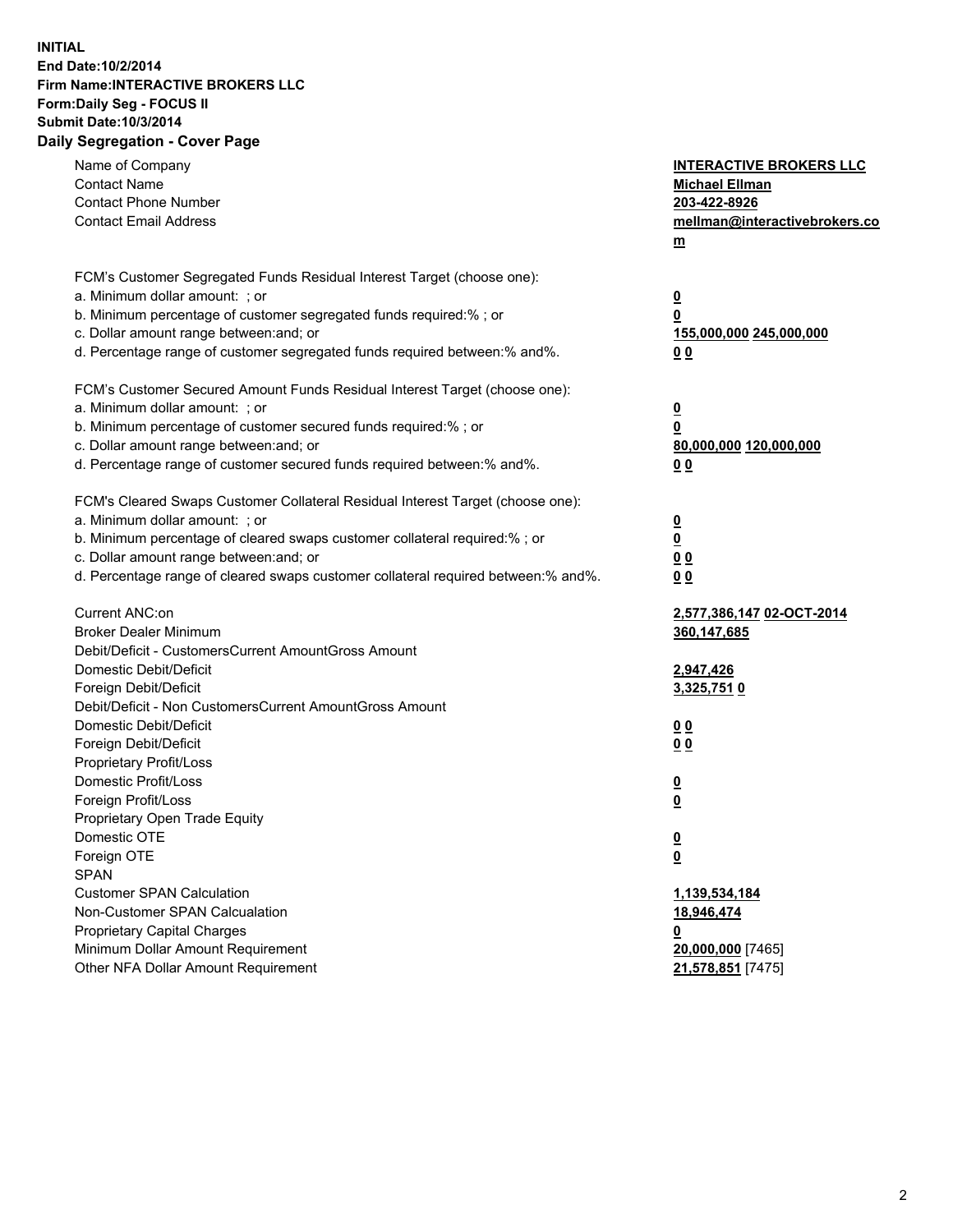## **INITIAL End Date:10/2/2014 Firm Name:INTERACTIVE BROKERS LLC Form:Daily Seg - FOCUS II Submit Date:10/3/2014 Daily Segregation - Secured Amounts**

|                | Daily Jegregation - Jeculed Aniounts                                                                       |                                   |
|----------------|------------------------------------------------------------------------------------------------------------|-----------------------------------|
|                | Foreign Futures and Foreign Options Secured Amounts                                                        |                                   |
|                | Amount required to be set aside pursuant to law, rule or regulation of a foreign                           | $0$ [7305]                        |
|                | government or a rule of a self-regulatory organization authorized thereunder                               |                                   |
| 1.             | Net ledger balance - Foreign Futures and Foreign Option Trading - All Customers                            |                                   |
|                | A. Cash                                                                                                    | 310,893,654 [7315]                |
|                | B. Securities (at market)                                                                                  | 0 [7317]                          |
| 2.             | Net unrealized profit (loss) in open futures contracts traded on a foreign board of trade                  | -3,329,254 [7325]                 |
| 3.             | Exchange traded options                                                                                    |                                   |
|                | a. Market value of open option contracts purchased on a foreign board of trade                             | 64,906 [7335]                     |
|                | b. Market value of open contracts granted (sold) on a foreign board of trade                               | -253,003 [7337]                   |
| 4.             | Net equity (deficit) (add lines 1. 2. and 3.)                                                              | 307,376,303 [7345]                |
| 5.             | Account liquidating to a deficit and account with a debit balances - gross amount                          | 3,325,751 [7351]                  |
|                | Less: amount offset by customer owned securities                                                           | 0 [7352] 3,325,751 [7354]         |
| 6.             | Amount required to be set aside as the secured amount - Net Liquidating Equity                             | 310,702,054 [7355]                |
|                | Method (add lines 4 and 5)                                                                                 |                                   |
| 7.             | Greater of amount required to be set aside pursuant to foreign jurisdiction (above) or line                | 310,702,054 [7360]                |
|                | 6.                                                                                                         |                                   |
|                | FUNDS DEPOSITED IN SEPARATE REGULATION 30.7 ACCOUNTS                                                       |                                   |
| $\mathbf{1}$ . | Cash in banks                                                                                              |                                   |
|                | A. Banks located in the United States                                                                      | 342,762,250 [7500]                |
|                | B. Other banks qualified under Regulation 30.7                                                             | 0 [7520] 342,762,250 [7530]       |
| 2.             | Securities                                                                                                 |                                   |
|                | A. In safekeeping with banks located in the United States                                                  | $0$ [7540]                        |
|                | B. In safekeeping with other banks qualified under Regulation 30.7                                         | 0 [7560] 0 [7570]                 |
| 3.             | Equities with registered futures commission merchants                                                      |                                   |
|                | A. Cash                                                                                                    | $0$ [7580]                        |
|                | <b>B.</b> Securities                                                                                       | $0$ [7590]                        |
|                | C. Unrealized gain (loss) on open futures contracts                                                        | $0$ [7600]                        |
|                | D. Value of long option contracts                                                                          | $0$ [7610]                        |
|                | E. Value of short option contracts                                                                         | 0 [7615] 0 [7620]                 |
| 4.             | Amounts held by clearing organizations of foreign boards of trade                                          |                                   |
|                | A. Cash                                                                                                    | $0$ [7640]                        |
|                | <b>B.</b> Securities                                                                                       | $0$ [7650]                        |
|                | C. Amount due to (from) clearing organization - daily variation                                            | $0$ [7660]                        |
|                | D. Value of long option contracts                                                                          | $0$ [7670]                        |
|                | E. Value of short option contracts                                                                         | 0 [7675] 0 [7680]                 |
| 5.             | Amounts held by members of foreign boards of trade                                                         |                                   |
|                | A. Cash                                                                                                    | 70,942,632 [7700]                 |
|                | <b>B.</b> Securities                                                                                       | $0$ [7710]                        |
|                | C. Unrealized gain (loss) on open futures contracts                                                        | 270,914 [7720]                    |
|                | D. Value of long option contracts                                                                          | 65,043 [7730]                     |
|                | E. Value of short option contracts                                                                         | -253,160 [7735] 71,025,429 [7740] |
| 6.             | Amounts with other depositories designated by a foreign board of trade                                     | 0 [7760]                          |
| 7.             | Segregated funds on hand                                                                                   | $0$ [7765]                        |
| 8.             | Total funds in separate section 30.7 accounts                                                              | 413,787,679 [7770]                |
| 9.             | Excess (deficiency) Set Aside for Secured Amount (subtract line 7 Secured Statement<br>Page 1 from Line 8) | 103,085,625 [7380]                |
| 10.            | Management Target Amount for Excess funds in separate section 30.7 accounts                                | 80,000,000 [7780]                 |
| 11.            | Excess (deficiency) funds in separate 30.7 accounts over (under) Management Target                         |                                   |
|                |                                                                                                            | 23,085,625 [7785]                 |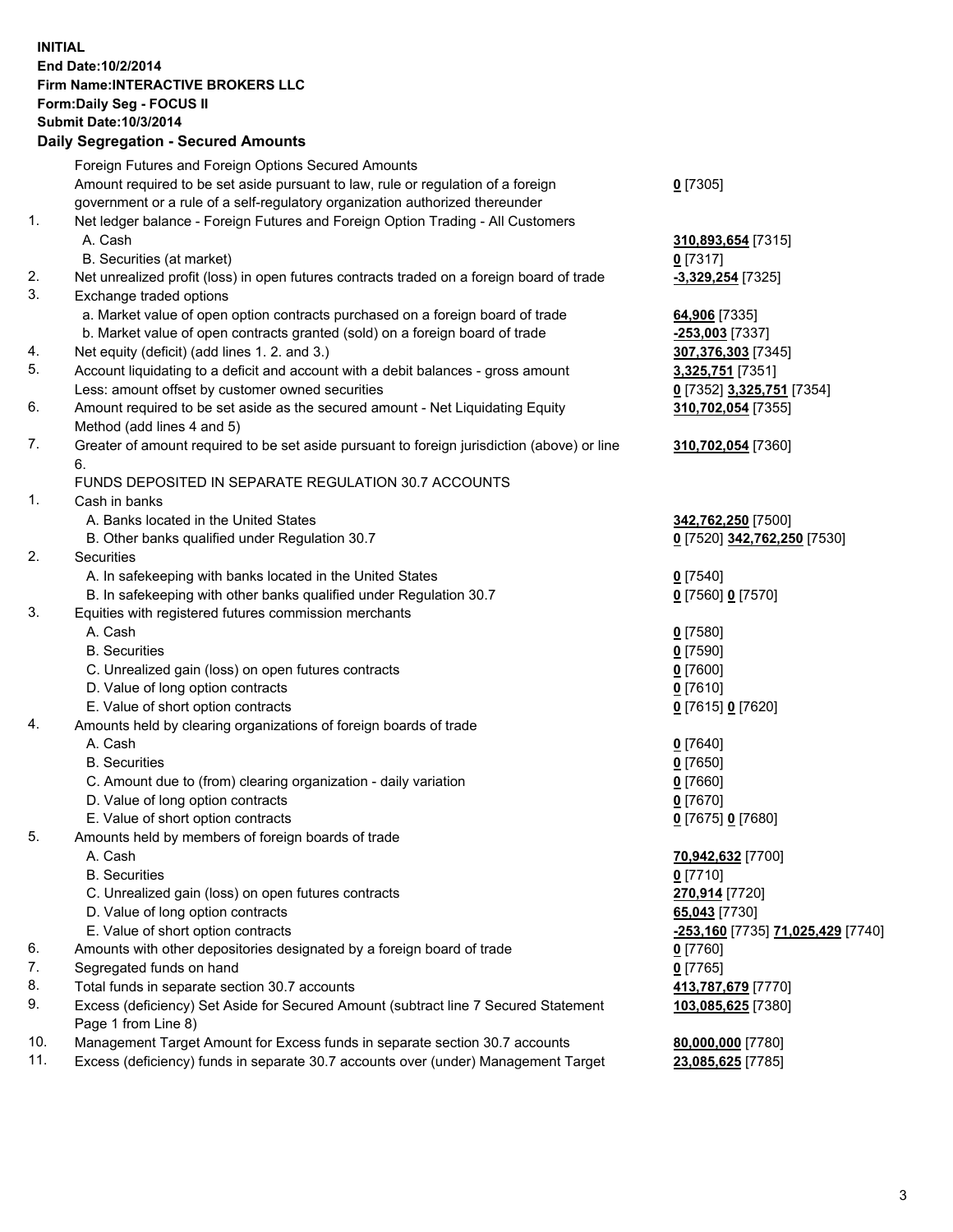**INITIAL End Date:10/2/2014 Firm Name:INTERACTIVE BROKERS LLC Form:Daily Seg - FOCUS II Submit Date:10/3/2014 Daily Segregation - Segregation Statement** SEGREGATION REQUIREMENTS(Section 4d(2) of the CEAct) 1. Net ledger balance A. Cash **2,375,170,013** [7010] B. Securities (at market) **0** [7020] 2. Net unrealized profit (loss) in open futures contracts traded on a contract market **14,859,619** [7030] 3. Exchange traded options A. Add market value of open option contracts purchased on a contract market **142,678,792** [7032] B. Deduct market value of open option contracts granted (sold) on a contract market **-206,670,842** [7033] 4. Net equity (deficit) (add lines 1, 2 and 3) **2,326,037,582** [7040] 5. Accounts liquidating to a deficit and accounts with debit balances - gross amount **2,947,426** [7045] Less: amount offset by customer securities **0** [7047] **2,947,426** [7050] 6. Amount required to be segregated (add lines 4 and 5) **2,328,985,008** [7060] FUNDS IN SEGREGATED ACCOUNTS 7. Deposited in segregated funds bank accounts A. Cash **417,757,582** [7070] B. Securities representing investments of customers' funds (at market) **1,107,375,929** [7080] C. Securities held for particular customers or option customers in lieu of cash (at market) **0** [7090] 8. Margins on deposit with derivatives clearing organizations of contract markets A. Cash **11,432,129** [7100] B. Securities representing investments of customers' funds (at market) **113,516,712** [7110] C. Securities held for particular customers or option customers in lieu of cash (at market) **0** [7120] 9. Net settlement from (to) derivatives clearing organizations of contract markets **-539,316** [7130] 10. Exchange traded options A. Value of open long option contracts **2,621,044** [7132] B. Value of open short option contracts **-7,178,790** [7133] 11. Net equities with other FCMs A. Net liquidating equity **-61,792,474** [7140] B. Securities representing investments of customers' funds (at market) **959,943,103** [7160] C. Securities held for particular customers or option customers in lieu of cash (at market) **0** [7170] 12. Segregated funds on hand **0** [7150] 13. Total amount in segregation (add lines 7 through 12) **2,543,135,919** [7180] 14. Excess (deficiency) funds in segregation (subtract line 6 from line 13) **214,150,911** [7190] 15. Management Target Amount for Excess funds in segregation **155,000,000** [7194]

16. Excess (deficiency) funds in segregation over (under) Management Target Amount Excess

**59,150,911** [7198]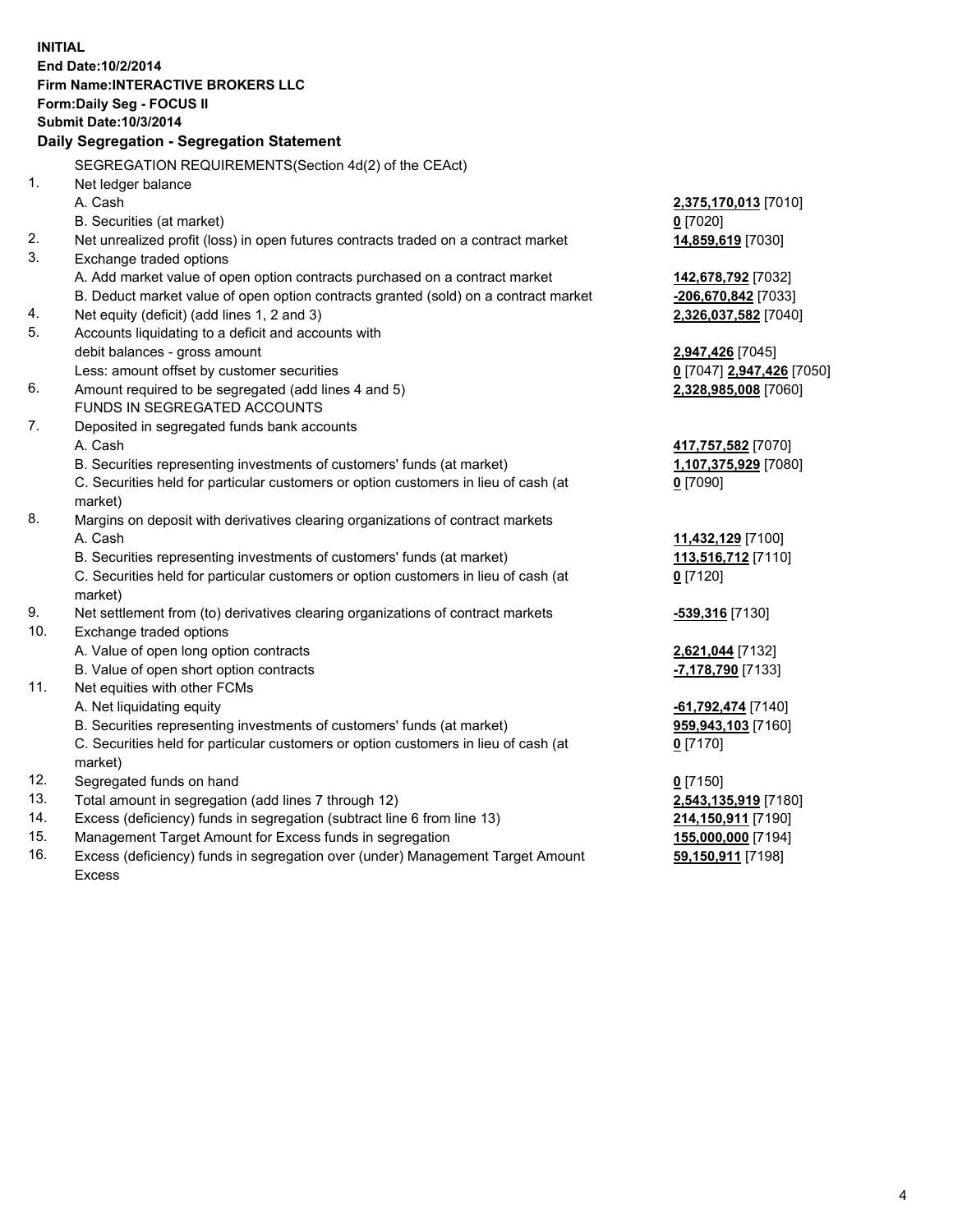## **INITIAL End Date:10/2/2014 Firm Name:INTERACTIVE BROKERS LLC Form:Daily Seg - FOCUS II Submit Date:10/3/2014 Daily Segregation - Supplemental**

| $\blacksquare$           | Total gross margin deficiencies - Segregated Funds Origin                                                                        | 73,420 [9100]  |
|--------------------------|----------------------------------------------------------------------------------------------------------------------------------|----------------|
| $\blacksquare$           | Total gross margin deficiencies - Secured Funds Origin                                                                           | 162,185 [9101] |
| $\blacksquare$           | Total gross margin deficiencies - Cleared Swaps Customer Collateral Funds Origin                                                 | $0$ [9102]     |
| $\blacksquare$           | Total gross margin deficiencies - Noncustomer and Proprietary Accounts Origin                                                    | $0$ [9103]     |
| $\blacksquare$           | Total number of accounts contributing to total gross margin deficiencies - Segregated<br>Funds Origin                            | 5 [9104]       |
| $\blacksquare$           | Total number of accounts contributing to total gross margin deficiencies - Secured<br><b>Funds Origin</b>                        | 1 [9105]       |
| $\overline{\phantom{a}}$ | Total number of accounts contributing to the total gross margin deficiencies - Cleared<br>Swaps Customer Collateral Funds Origin | $0$ [9106]     |
| -                        | Total number of accounts contributing to the total gross margin deficiencies -<br>Noncustomer and Proprietary Accounts Origin    | $0$ [9107]     |
| $\blacksquare$           | Upload a copy of the firm's daily margin report the FCM uses to issue margin calls<br>which corresponds with the reporting date. |                |

10.02.2014 Commodity Margin Deficiency Report.xls